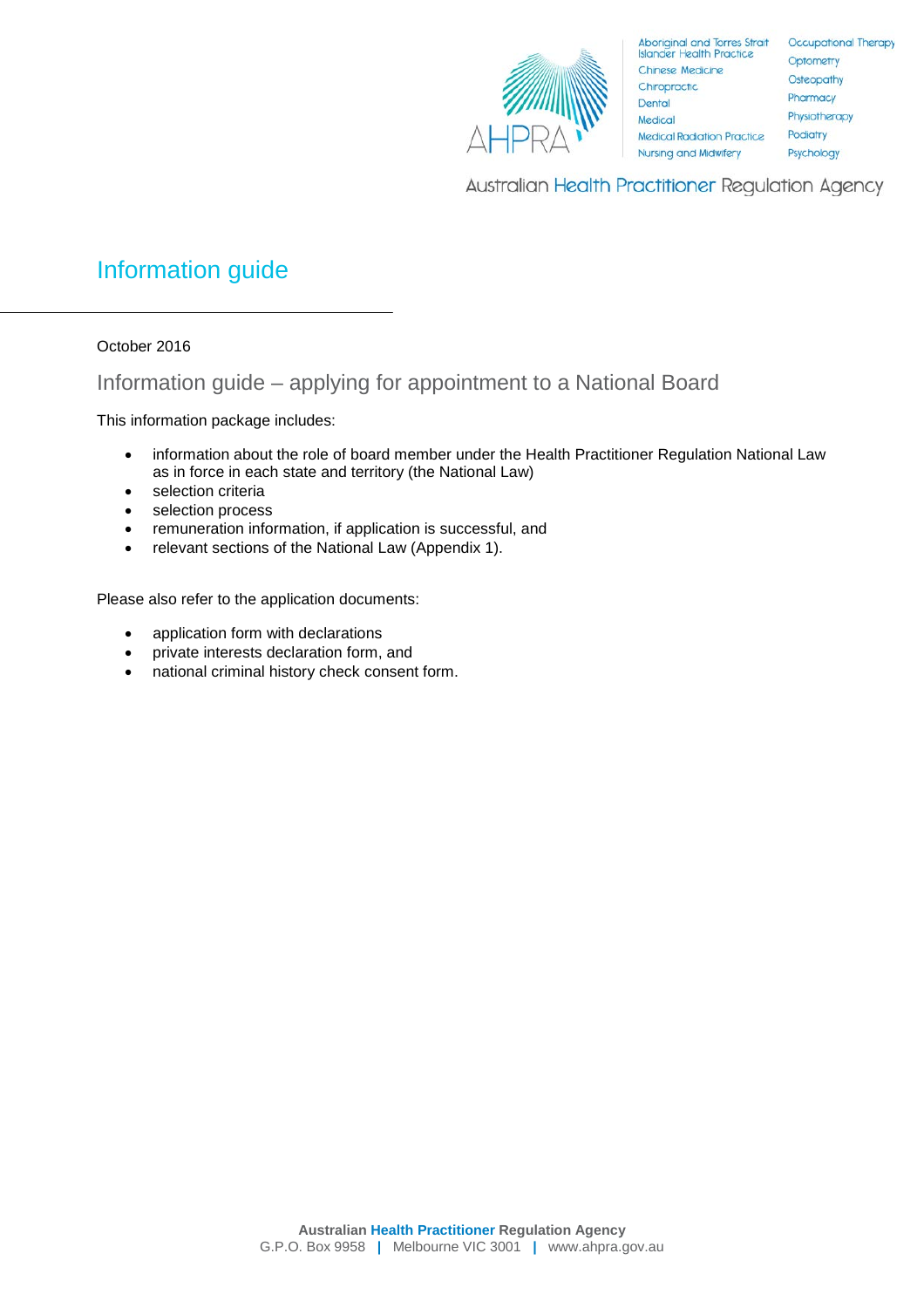# **Information for potential applicants**

Expressions of interest are sought from suitably qualified and experienced persons to be appointed as a member of a National Board under the Health Practitioner Regulation National Law, as in force in each state and territory (the National Law). Appointments are made by the Australian Health Workforce Ministerial Council (the Ministerial Council).

# **Current vacancies**

# **Member vacancies**

For this recruitment round, there are board member vacancies arising across **three** National Boards.

- Under the National Law, to be eligible for a **practitioner member** vacancy you **must** hold current registration as a health practitioner in the health profession **for which the National Board is established**. There are statutory requirements for interested practitioners to be from specific jurisdictions for these vacancies.
- To be eligible for a **community member** vacancy you must **not** at any time have been registered as a health practitioner in the profession regulated by that board. For example if you were once registered as an occupational therapist, you cannot apply to be a community member on the Occupational Therapy Board of Australia.

| <b>National Board</b>                            | <b>Vacancy Arising</b>                                                                               |  |
|--------------------------------------------------|------------------------------------------------------------------------------------------------------|--|
| Medical Radiation Practice Board of<br>Australia | Community member                                                                                     |  |
|                                                  | (There is no eligibility requirement for a community<br>member to be from a particular jurisdiction) |  |
| <b>Pharmacy Board of Australia</b>               | Community member                                                                                     |  |
|                                                  | (There is no eligibility requirement for a community<br>member to be from a particular jurisdiction) |  |
| Nursing and Midwifery Board of<br>Australia      | Practitioner member from Queensland                                                                  |  |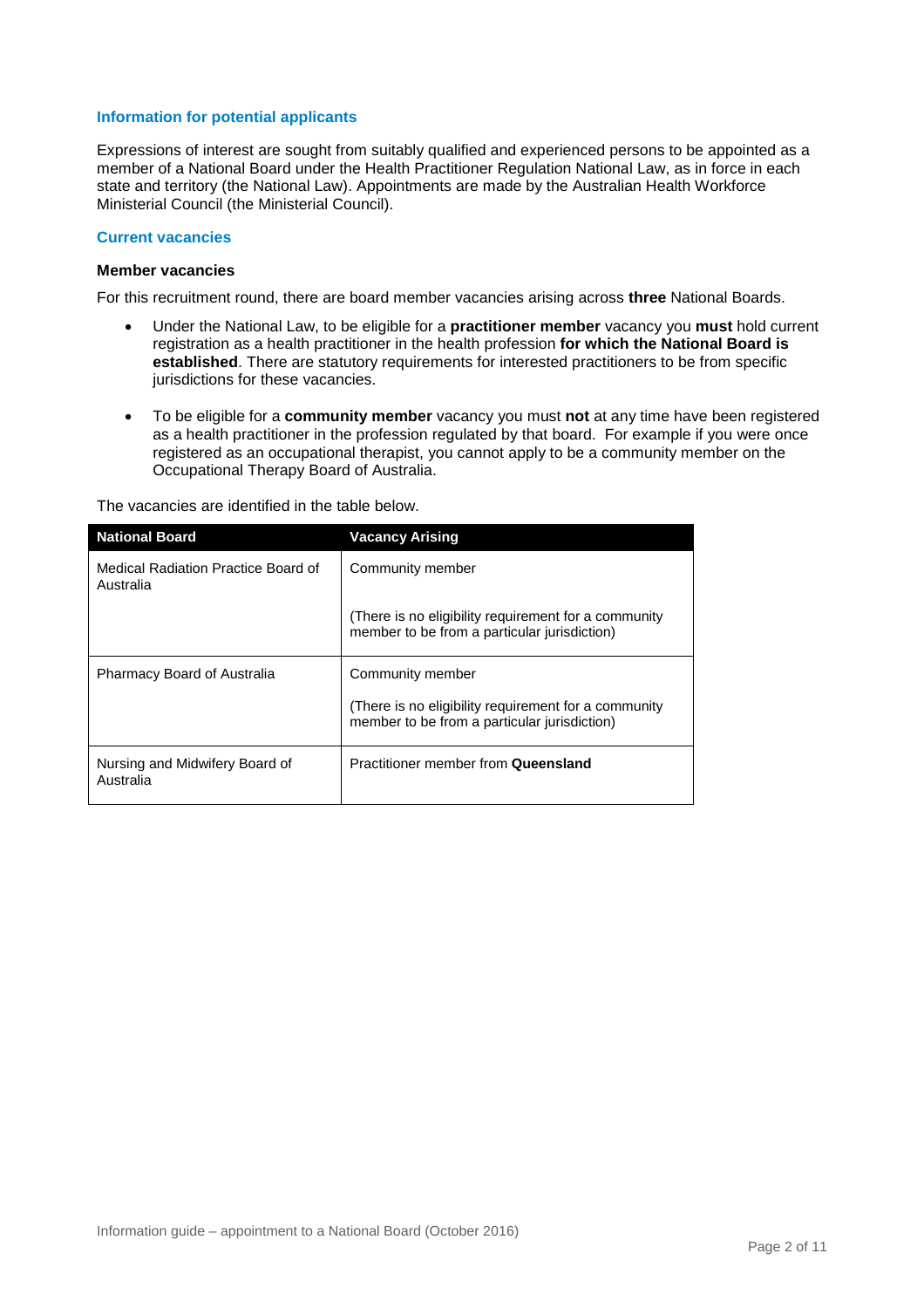# **Roles of AHPRA and National Boards**

#### **Australian Health Practitioner Regulation Agency**

National Boards are supported by the Australian Health Practitioner Regulation Agency (AHPRA). AHPRA has a national office based in Melbourne and offices in each state and territory.

AHPRA provides the administrative and policy support to the national, state and territory boards and committees. Further information is available on the [AHPRA website.](https://www.ahpra.gov.au/)

Potential applicants may be interested in accessing the AHPRA and National Board Annual Reports from AHPRA's [publications page.](http://www.ahpra.gov.au/Legislation-and-Publications/AHPRA-Publications.aspx)

#### **National Boards**

There are 14 National Boards established under the National Law to regulate the corresponding health professions:

- Aboriginal and Torres Strait Islander Health Practice Board of Australia
- Chinese Medicine Board of Australia
- Chiropractic Board of Australia
- Dental Board of Australia
- Medical Board of Australia
- Medical Radiation Practice Board of Australia
- Nursing and Midwifery Board of Australia
- Occupational Therapy Board of Australia
- Optometry Board of Australia
- **Osteopathy Board of Australia**
- Pharmacy Board of Australia
- Physiotherapy Board of Australia
- Podiatry Board of Australia
- Psychology Board of Australia

Applicants are encouraged to visit the [National Board websites.](http://www.ahpra.gov.au/National-Boards.aspx) National Boards publish communiqués which provide an overview of the work of the board and current issues under consideration.

Part 5 and Schedule 4 of the National Law set out the provisions relating to National Boards. The functions of a National Board include:

- registering practitioners and students in the relevant health profession
- developing standards, codes and guidelines for the relevant health profession
- overseeing receipt, assessment and investigation of notifications and complaints
- where necessary, conducting panel hearings and referring serious matters to tribunal hearings
- overseeing assessment of overseas trained practitioners who wish to practise in Australia, and
- approving accreditation standards submitted by an **accreditation authority** and approving accredited programs of study as providing qualifications for registration.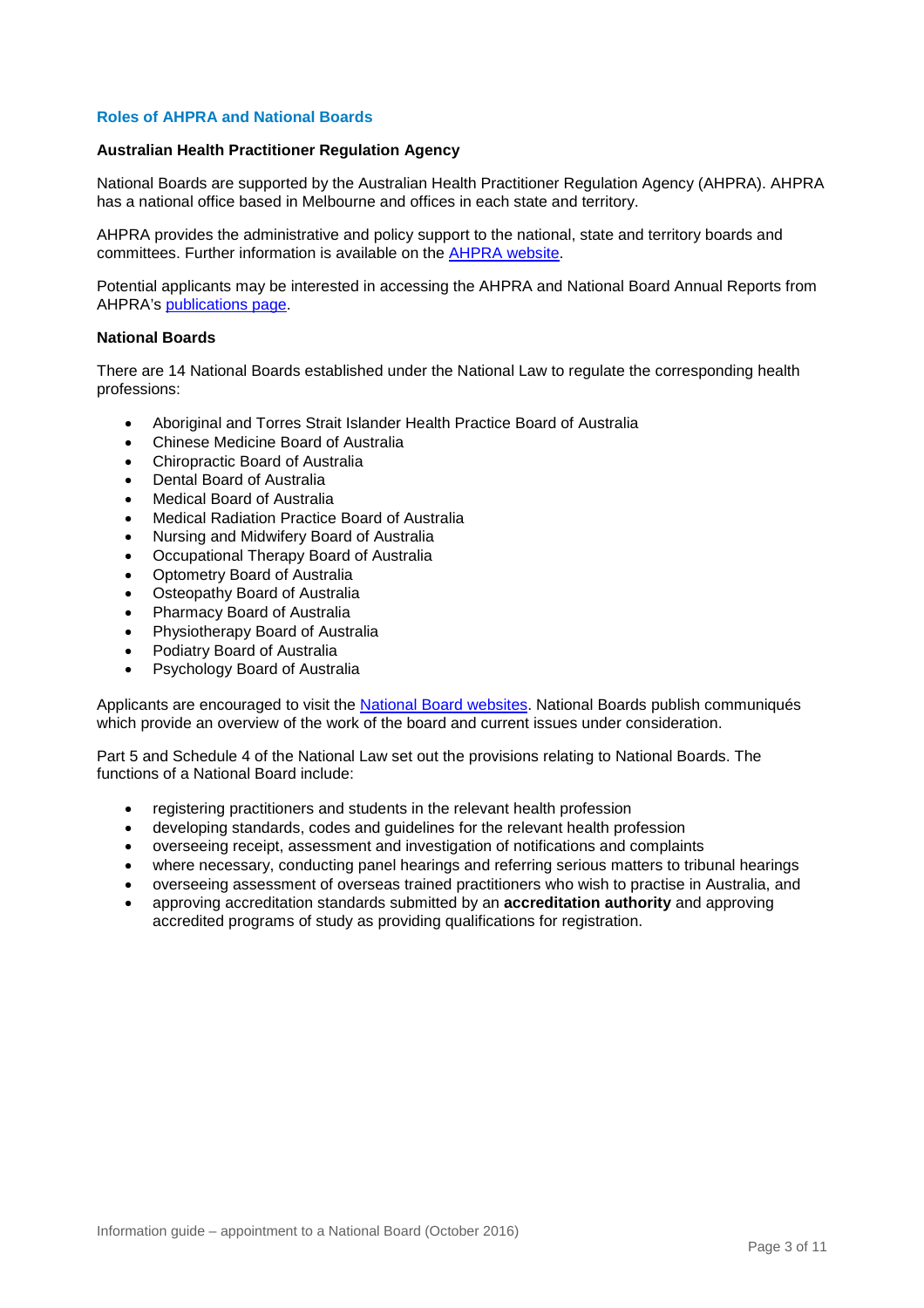#### Who does what? Working together

# **National Boards**

- Primary role is **regulatory decision-making** in the public interest
- **Set** national registration requirements and **standards**
- **Oversee** various regulatory processes including registration, and the receipt, assessment and investigation of notifications (complaints)\*
- **Approve** accreditation standards for the professions
- **Approve** qualifications for entry into the profession

# **AHPRA**

- **Administers** the scheme
- **Supports** National Board **decisionmaking**
- **Establishes and administers procedures** for managing registration and notification matters\*
- Provides **legal** interpretation
- Makes **recommendations** to the Boards and Committees
- Is the **first contact point** for all enquiries about registration , notifications from practitioners, employers, governments and stakeholders

# **Accreditation agencies**

- Assigned **accreditation functions**  by the National Board
- **Develop accreditation standards**  for board approval
- **Accredit** programs of study
- **Submit** accredited programs of study to Board **for approval**
- **Monitor** approved programs of study
- **Assess** overseas trained practitioners applying for registration in Australia
- \*except in **NSW** which has a co-regulatory arrangement in relation to management of notifications and in **Queensland** where AHPRA manages less-serious matters
- AHPRA and National Boards Health Professions Agreement, AHPRA contract with accreditation agencies

# **Appointment of board members**

#### **Term of appointment**

National Board members are appointed by the Australian Health Workforce Ministerial Council in accordance with the National Law. See **Appendix 1** to this guide for relevant provisions of the National Law.

The term of appointment to the National Board may be for a period of up to three years, with eligibility for reappointment.

# **Commitment of board members**

Board members should be able to give an active commitment to the regulatory work of the board. Commitment as a National Board member will often take around **two or three** full days per month, and may be more, in addition to travel time to and from the meetings.

Board members may be required to attend different types of meetings, including:

- scheduled board meetings, generally held **monthly at AHPRA's National Office in Melbourne** (the Aboriginal and Torres Strait Islander Health Practice Board meets quarterly)
- additional board meetings, either face to face or via teleconference, when additional matters need to be considered or urgent decisions need to be made
- committee meetings for board members who are also a member of one or more committees, and
- occasional conferences, weekend retreats or planning days.

Board members receive an iPad and access AHPRA's secure information sharing platform to manage meetings, access board papers and view board member resources and policies.

Board members are expected, as far as practical, to attend all meetings, including teleconferences and video conferences. An agenda and board papers are provided prior to each meeting.

In the event that a board member cannot attend a meeting, they are required to request leave of absence from the Board Chair prior to the meeting. In the unlikely event that a board member is absent without being granted leave by the board for three or more consecutive meetings, the office of the board member may be declared vacant, in accordance with schedule 4, clause 4(1)(d) of the National Law.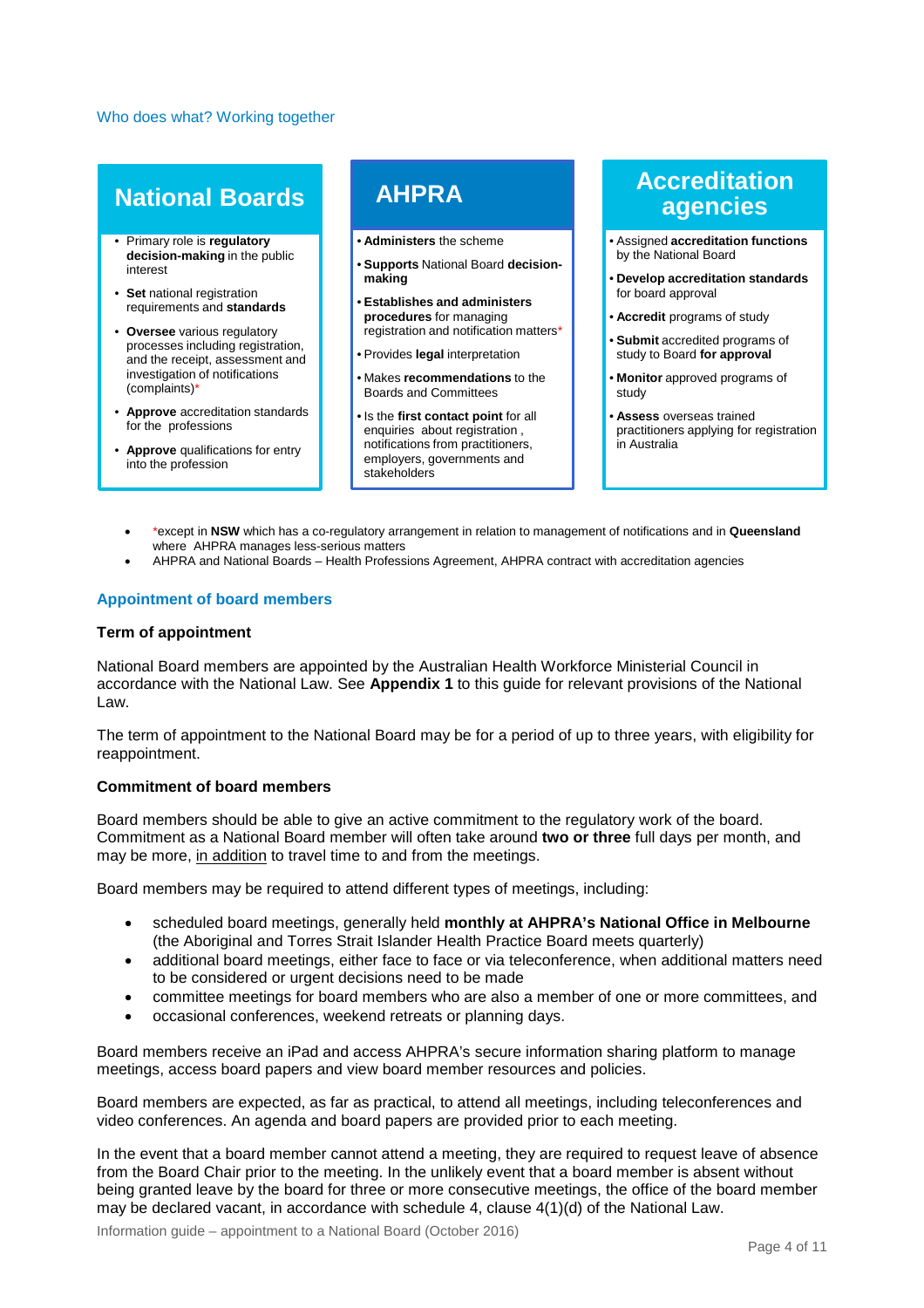# **Eligibility requirements**

#### **Community member**

To be eligible for appointment as a community member, you **must not** currently be, or have previously been, a registered health practitioner in the health profession for which the board is established.

#### **Practitioner member**

To be eligible for appointment as a practitioner member, you **must** hold current registration as a health practitioner in the health profession for which the board is established.

#### **Other**

A person is **not eligible** to be appointed as a member of a National Board if the person has:

- in the case of a **practitioner member,** ceased to be registered as a health practitioner in the health profession for which the Board is established, whether before or after commencement of the National Law, as a result of the person's misconduct, impairment, or incompetence, or
- at any time, been found guilty of an offence (whether in a state or territory or elsewhere) that in the opinion of the Ministerial Council, renders the person unfit to hold the office of member.

#### **Board member skills, experience and attributes**

In accordance with the National Law, in deciding whether to appoint a person as a Chair or member of a board, the Ministerial Council must have regard to the skills and experience of the person that are relevant to the board's functions.

It is considered that a **practitioner member** will bring to the board sound experience in the health profession for which the board is established and will have an appreciation and understanding of the role of the board.

With a sound understanding of health issues and services, a **community member** will represent the views and opinions of members of the community.

# Board member attributes

**All board members** are expected to demonstrate the following attributes:

- 1. **Displays integrity**: is ethical, committed, diligent, prepared, organised, professional, principles-based and respectful; values diversity; and shows courage and independence.
- 2. **Thinks critically**: is objective and impartial; uses logical and analytical processes; distils the core of complex issues and weighs up options.
- 3. **Applies expertise**: actively applies relevant knowledge; skills and experience to contribute to decision-making.
- 4. **Communicates constructively**: is articulate, persuasive and diplomatic; is self-aware and reflects on personal impact and effectiveness; listens and responds constructively to contributions from others.
- 5. **Focuses strategically**: takes a broad perspective; can see the big picture; and considers long term impacts.
- 6. **Collaborates in the interests of the scheme**: is a team player; flexible and cooperative; and creates partnerships within and between boards and AHPRA.

**Community member applicants** are asked to address this additional attribute:

7. **Strong community connection**: can demonstrate a strong community connection/s and an ability to bring a public/lay perspective and voice to the regulatory work of National Boards.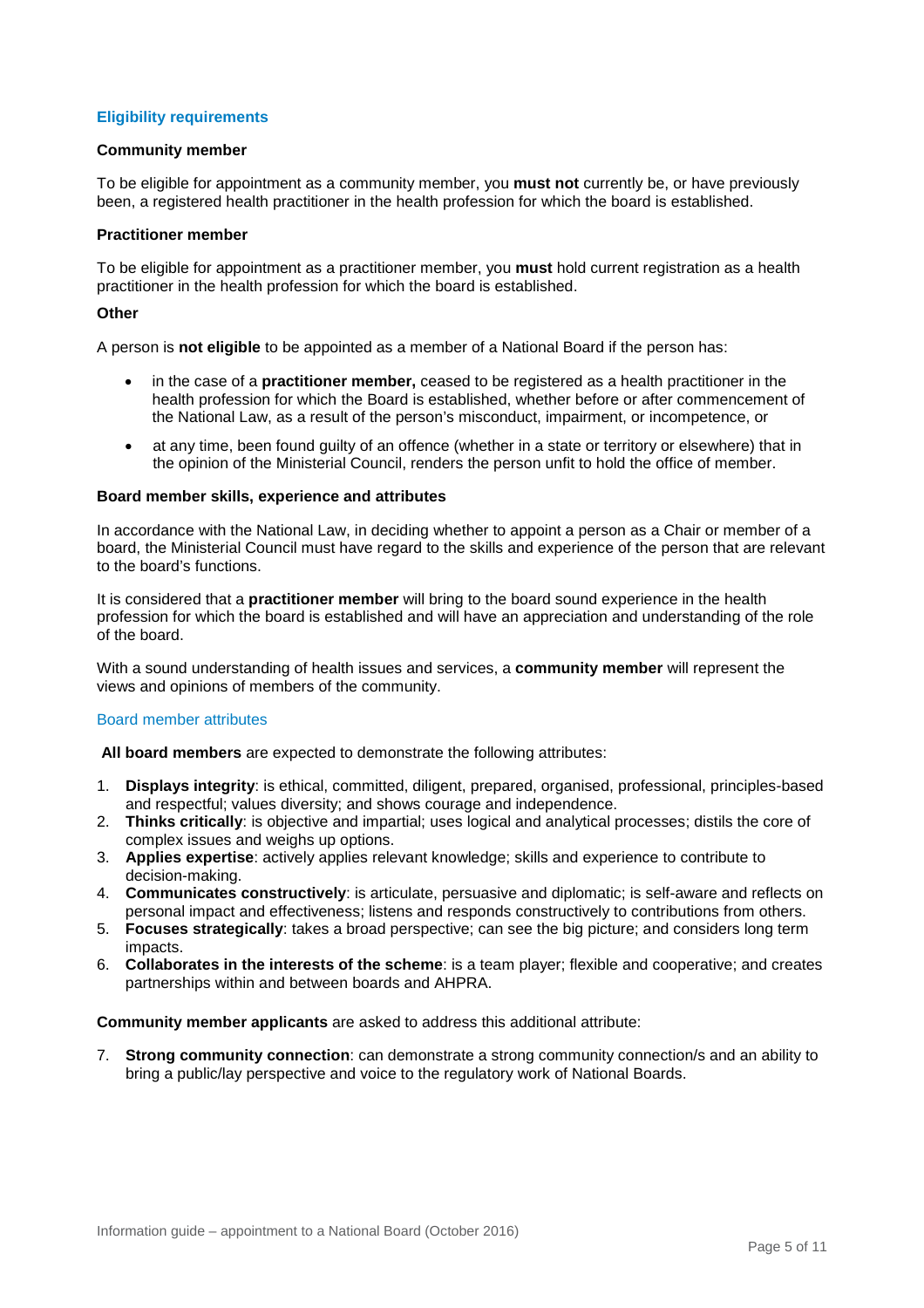**National Board Chairs** are expected to demonstrate the following **in addition** to 1 to 6 above:

- 1. **Demonstrates leadership**: is confident, decisive and acts without fear or favour, is at the forefront of professional regulation, drives reform and facilitates change.
- 2. **Engages externally**: is the spokesperson for the Board and advocate for the Scheme, defines the nature and tone of engagement, builds and sustains stakeholder relationships.
- 3. **Chairs effectively**: establishes and follows well organised agendas, facilitates input from all members, builds consensus, distils core issues, summarises discussion and confirms decisions ensuring they are accurately recorded.

# **Role and responsibilities of board members**

Board members are required to act within the powers and functions set out in the National Law.

Under the National Law, members are required to act impartially and in the public interest in the exercise of their functions and put the public interest before the interests of particular health practitioners or any entity that represents health practitioners.

#### **Membership and appointments to boards of other organisations or professional bodies**

Many applicants are members of professional organisations which are relevant to their practice, and/or their employment and professional interests.

Some applicants may be appointed to the executive, a committee, or a board of professional organisations or decision-making bodies that represents the interests of a profession or a consumer group, and may, from time-to-time, express a view on the work of the board or the National Scheme.

Although the National Law does not preclude a person being currently appointed to both a national board and the executive, committee or board of a professional organisation, this type of dual appointment can often give rise to real or potential conflicts of interest between the meeting your responsibilities to the organisation and ensuring you administer your regulatory obligations as a national board member. Before you apply, you may wish to consider whether this type of conflict of interest is manageable over a term of appointment that can be for up to three years on a National Board.

You will be asked to identify these types of appointment in your application.

#### **Managing conflict of interest and bias**

The National Law includes extensive provisions in relation to conflicts of interest. Members are to comply with the conflict of interest requirements set out in Clause 8 of Schedule 4 of the National Law.

The National Boards have business rules and processes in place to record and manage real and/or perceived conflicts of interest. As a general rule, board members must declare any actual and possible conflict of interest in relation to matters to be considered at a meeting. Board members must also exclude themselves from decision-making in relation to a matter in which they are biased, or might be perceived to be biased. Penalties apply to unlawful disclosure of protected information.

#### **Statutory protections**

Under section 236 of the National Law, members of National Boards and state, territory and regional boards are provided with appropriate statutory immunities for exercising their functions in good faith.

#### **Confidentiality**

Members are required to comply with the confidentiality requirements of s.216 of the National Law. Any information that comes to a member's knowledge, in the course of, or because of the member's role is protected information and must not be disclosed or made allowed to be disclosed to another person, organisation or entity.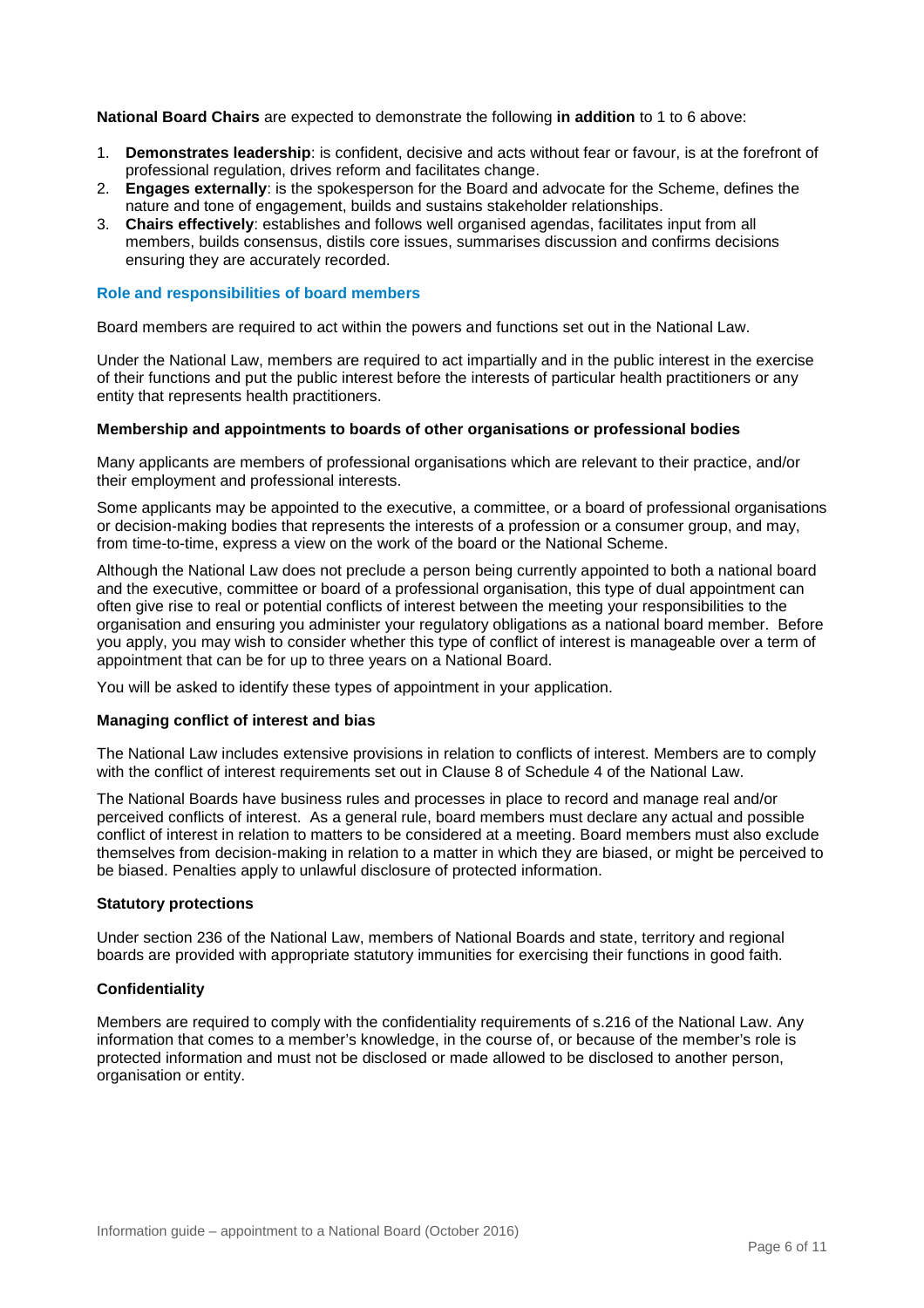# **Selection process**

AHPRA facilitates the selection process. A selection advisory panel may be convened as part of this process to provide advice on the proposed candidates for appointment. All appointments are made by the Ministerial Council.

Shortlisted candidates may be interviewed or otherwise assessed to ensure that they have the necessary qualifications, skills and experience for the position.

Shortlisted candidates will undergo probity checks, which include:

- a national criminal history check, processed by a suitably trained AHPRA officer
- an Australian Securities and Investments Commission (ASIC) disqualification register check
- a National Personal Insolvency Index check conducted through the Australian Financial Security Authority (AFSA), and
- in the case of a practitioner member applicant, a check of the national register will be undertaken to ensure that the practitioner is of good standing.

A signed declaration of private interests form must be submitted upon application.

# **Referee reports**

Reference checking may be conducted and information obtained for shortlisted candidates. Applicants are asked to nominate three to four referees who can support the application relevant to the board member attributes and duties of the position.

Applicants are advised to show consideration in selecting referees who can provide a balanced reflection of the applicants' professional attributes. Please note that current members of National Boards and their committees, AHPRA staff and other applicants to the vacant role may be considered unsuitable as referees due to conflict of interest.

Referees must be advised in advance that they may be contacted by AHPRA staff. In most instances only two referees will be contacted; however there may be occasion where additional references are required.

Please refer to the application form for detailed instructions on submitting your full application.

# **Remuneration**

The remuneration for members of a national or state, territory or regional board is determined by the Ministerial Council in accordance with the National Law. Remuneration is usually adjusted on an annual basis according to the consumer price index.

The current remuneration (daily sitting fee) is as follows: **Role Attendance Extra travel time**

| Role               | <b>Attendance</b>                                           | Extra travel time     |              |
|--------------------|-------------------------------------------------------------|-----------------------|--------------|
|                    | (Fee includes preparation<br>and up to 4 hours travel time) |                       |              |
|                    | Daily sitting fee<br>(more than 4 hours in a day)           | Between $4 - 8$ hours | Over 8 hours |
| <b>Board Chair</b> | \$765                                                       | \$383                 | \$765        |
| Board member       | \$627                                                       | \$314                 | \$627        |

Business rules for the payment of sitting fees and expenses are set by AHPRA.

As a general guide, the daily fee applies for board member attendance in person or by telephone at a scheduled board meeting. The daily fee includes meeting preparation time for the scheduled board meeting and up to four hours of travel time. For meetings of a shorter duration (less than four hours), half the daily fee is payable.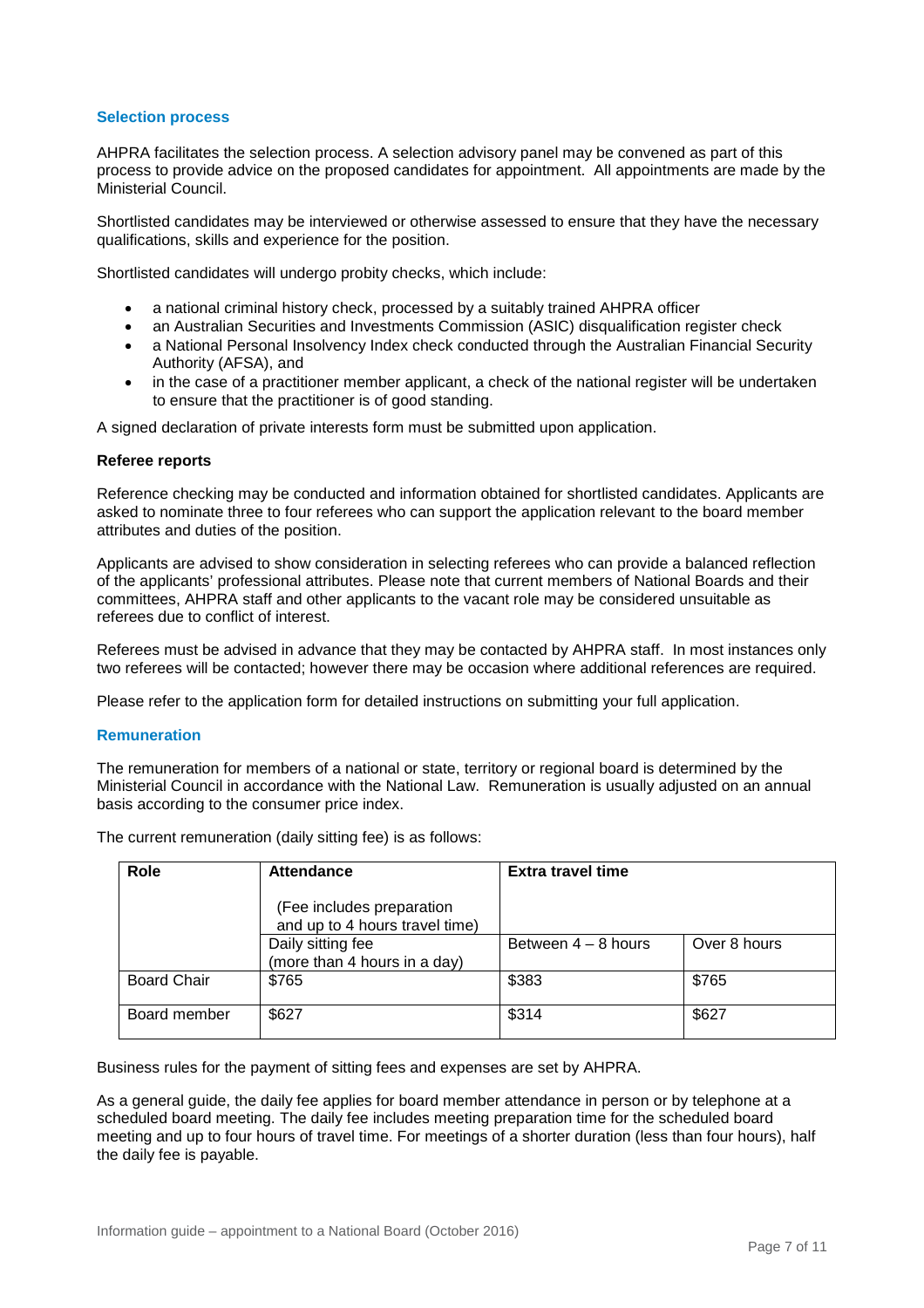Under the *Superannuation Guarantee (Administration) Act 1992* board members are eligible to receive contributions at 9.5% of total annual remuneration to a chosen superannuation fund, payable when more than \$450 in fees are paid in a calendar month.

# **Expenses**

Board members are entitled to reimbursement of any reasonable out-of-pocket expenses incurred during the course of undertaking board business.

More information on allowances and the process of payments and claims will be provided if you are appointed.

# **Government or statutory employees**

AHPRA recognises that government and statutory employees may be bound by their employer policy regarding payment for employment undertaken outside of the employer which may alter the way board members are paid.

AHPRA kindly asks that government or statutory employees advise AHPRA accordingly upon application. Information regarding the administration of payment is available on request.

AHPRA recommends potential applicants consult with their employer prior to applying to ensure an acknowledgement of permission from your employer can be arranged, should you be successful.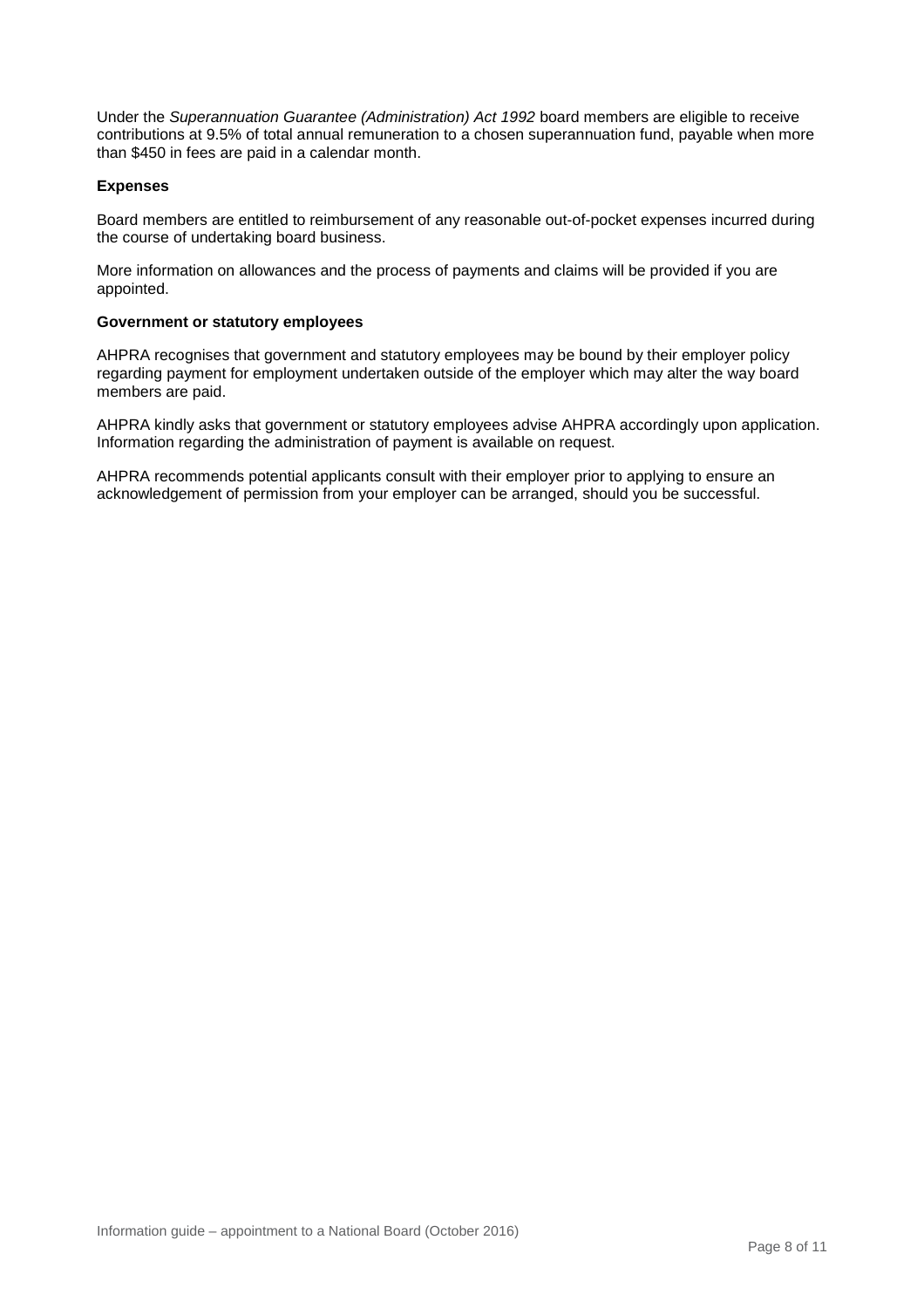# **Appendix 1: Extract of relevant provisions from the National Law**

# **3 Objectives and guiding principles**

- (1) The object of this Law is to establish a national registration and accreditation scheme for:
	- (a) the regulation of health practitioners; and
	- (b) the registration of students undertaking:

(i) programs of study that provide a qualification for registration in a health profession; or

(ii) clinical training in a health profession.

- (2) The objectives of the national registration and accreditation scheme are:
- $(a)$  to provide for the protection of the public by ensuring that only health practitioners who are suitably trained and qualified to practise in a competent and ethical manner are registered; and
	- (b) to facilitate workforce mobility across Australia by reducing the administrative burden for health practitioners wishing to move between participating jurisdictions or to practise in more than one participating jurisdiction; and
	- (c) to facilitate the provision of high quality education and training of health practitioners; and
	- (d) to facilitate the rigorous and responsive assessment of overseas- trained health practitioners; and
	- (e) to facilitate access to services provided by health practitioners in accordance with the public interest; and
	- (f) to enable the continuous development of a flexible, responsive and sustainable Australian health workforce and to enable innovation in the education of, and service delivery by, health practitioners.
- (3) The guiding principles of the national registration and accreditation scheme are as follows:
- (a) the scheme is to operate in a transparent, accountable, efficient, effective and fair way;
- (b) fees required to be paid under the scheme are to be reasonable having regard to the efficient and effective operation of the scheme;
- (c) restrictions on the practice of a health profession are to be imposed under the scheme only if it is necessary to ensure health services are provided safely and are of an appropriate quality.

#### *National Board members*

The following sections of the National Law set out the legislative requirements for appointment of National Board members:

# **33 Membership of National Boards**

- (1) A National Board is to consist of members appointed in writing by the Ministerial Council.
- (2) Members of a National Board are to be appointed as practitioner members or community members.
- (3) Subject to this section, the Ministerial Council may decide the size and composition of a National Board.
- (4) At least half, but not more than twothirds, of the members of a National Board must be persons appointed as practitioner members.
- (5) The practitioner members of a National Board must consist of—
	- (a) at least one member from each large participating jurisdiction; and
	- (b) at least one member from a small participating jurisdiction.

(6) At least 2 of the members of a National Board must be persons appointed as Board must be persons community members.

- (7) At least one of the members of a National Board must live in a regional or rural area.
- (8) A person cannot be appointed as a member of a National Board if the person is a member of the Agency Management Committee.
- (9) One of the practitioner members of the National Board is to be appointed as Chairperson of the Board by the Ministerial Council.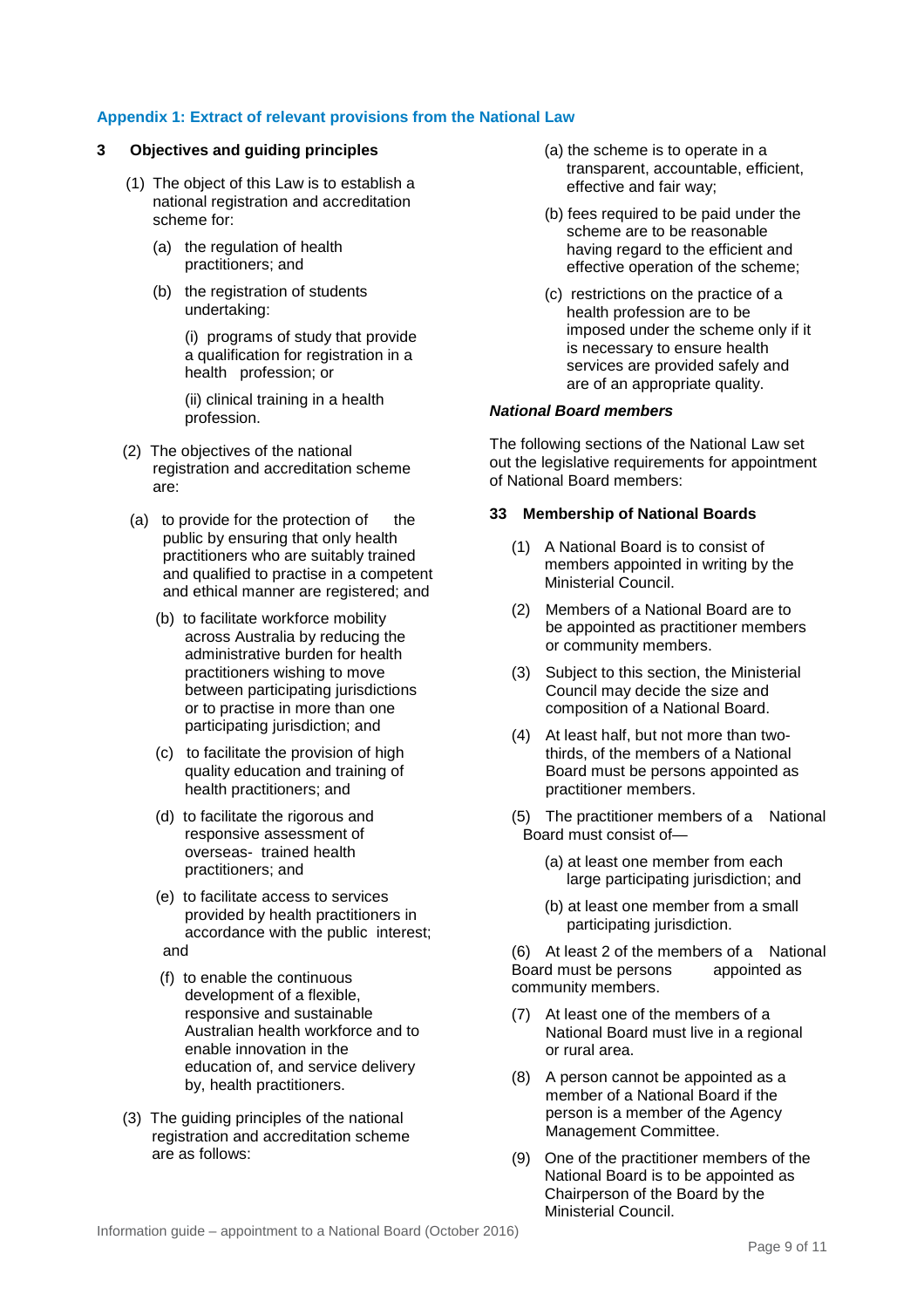- (10) Schedule 4 sets out provisions relating to a National Board.
- (11) In this section—

*large participating jurisdiction* means any of the following States that is a participating jurisdiction—

- (a) New South Wales;
- (b) Queensland;
- (c) South Australia;
- (d) Victoria;
- (e) Western Australia.

*small participating jurisdiction*  means any of the following States or Territories that is a participating jurisdiction—

- (a) the Australian Capital Territory;
- (b) the Northern Territory;
- (c) Tasmania.

# **34 Eligibility for appointment**

(1) In deciding whether to appoint a person as a member of a National Board, the<br>Ministerial Council is to bave regard to Ministerial Council is to<br>the skills and ex experience of the person that are relevant to the Board's functions.

- (2) A person is eligible to be appointed as a practitioner member only if the person is a registered health practitioner in the health profession for which the Board is established.
- (3) A person is eligible to be appointed as a community member of a National Board only if the person—

(a) is not a registered health practitioner in the health profession for which the Board is established; and

(b) has not at any time been registered as a health practitioner in the health profession under this Law or a corresponding prior Act.

- (4) A person is not eligible to be appointed as a member of a National Board if—
	- (a) in the case of appointment as a practitioner member, the person has ceased to be registered as a health practitioner in the health profession for which the Board is established, whether before or after the commencement of this

Law, as a result of the person's misconduct, impairment or incompetence; or

(b) in any case, the person has, at any time, been found guilty of an offence (whether in a participating

jurisdiction or elsewhere) that, in the opinion of the Ministerial Council, renders the person unfit to hold the office of member.

The following clauses in **Schedule 4** of the National Law are also relevant to the appointment of National Board members:

# **2 Terms of office of members**

Subject to this Schedule, a member holds office for the period (not exceeding 3 years) specified in the member's instrument of appointment, but is eligible (if otherwise qualified) for reappointment.

# **3 Remuneration**

A member is entitled to be paid such remuneration (including travelling and subsistence allowances) as the Ministerial Council may from time to time determine with respect to the member.

# **4 Vacancy in office of member**

- (1) The office of a member becomes vacant if the member—
	- (a) completes a term of office; or
	- (b) resigns the office by instrument in writing addressed to the Chairperson of the Ministerial Council; or
	- (c) is removed from office by the Chairperson of the Ministerial Council under this clause; or
	- (d) is absent, without leave first being granted by the Chairperson of the Board, from 3 or more consecutive meetings of the National Board of which reasonable notice has been given to the member personally or by post; or
	- (e) dies.
- (2) The Chairperson of the Ministerial Council may remove a member from office if—
	- (a) the member has been found guilty of an offence (whether in a participating jurisdiction or elsewhere) that, in the opinion of the Chairperson of the Ministerial

Information guide – appointment to a National Board (October 2016)